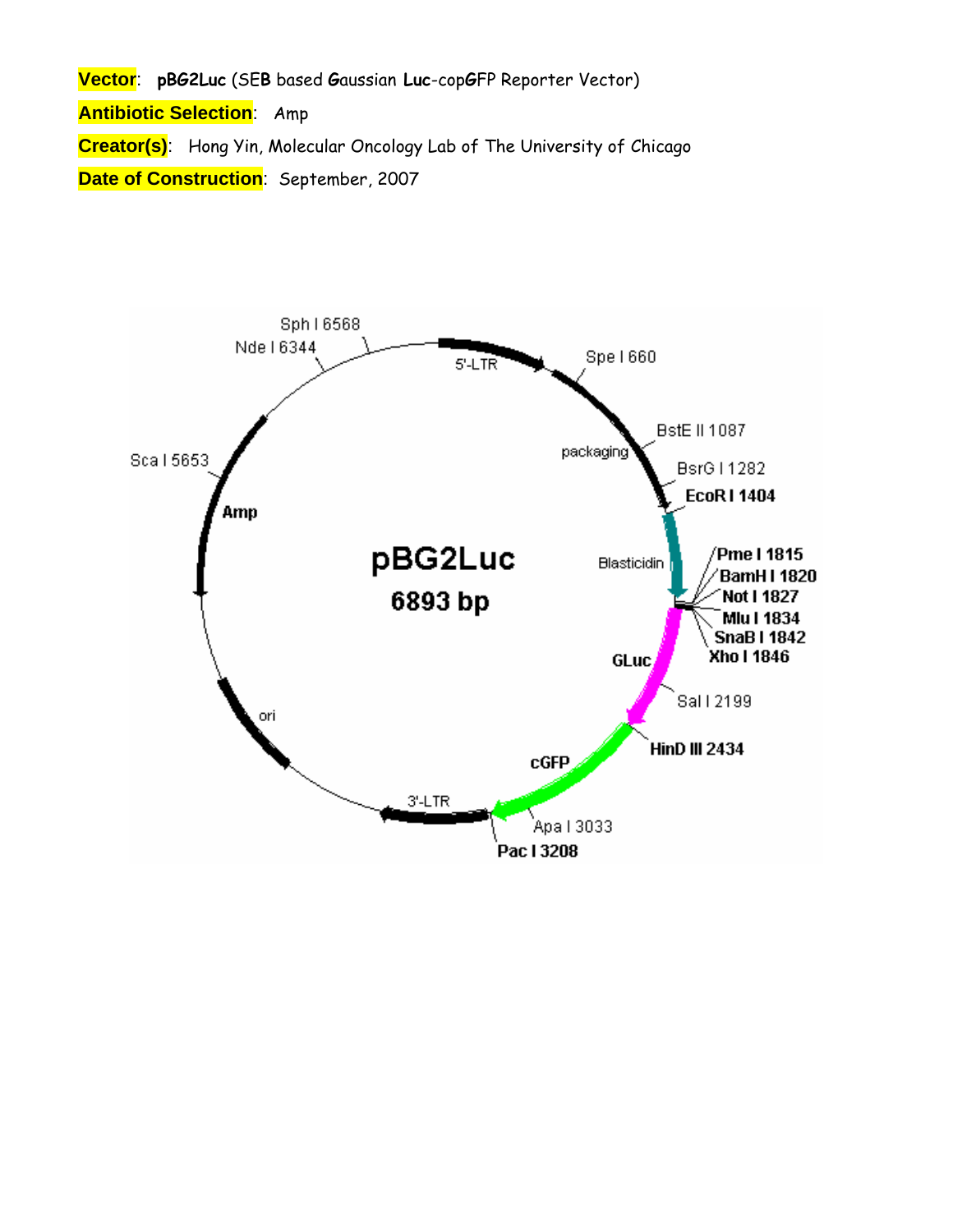## **pBG2Luc (GLuc-cGFP Reporter Vector) Full-Length Sequence**

TGAAAGACCC CACCTGTAGG TTTGGCAAGC TAGCTTAAGT AACGCCATTT TGCAAGGCATGGAAAATACATAACTGAGAA TAGAGAAGTT AGATCAAGG TTAGGAACAGAGAGACAGCAGAATATGGGCCAAACAGGATATCTGTGGTAAGCAGTTCCTCCCCGGCTCAGGGCCAAGAACAGATGGTCCCCAGATGCGGTCCCGC CCTCAGCAGTTTCTAGAGAACCATCAGATGTTTCCAGGGTGCCCCAAGGACCTGAAATGACCCTGTGCCTTATTTGAACTAACCAATCAGTTCGCTTCTCGCTTCT GTTCGCGCGCTTCTGCTCCCCGAGCTCAATAAAAGAGCCCACAACCCCTCACTCGGCGCGCCAGTCCTCCGATAGACTGCGTCGCCCGGGTACCCGTATTCCCAAT AAAGCCTCTTG CTGTTTGCAT CCGAATCGTG GACTCGCTGA TCCTTGGGAG GGTCTCCTCAGATTGATTGACTGCCCACCTCGGGGGTCTTTCATTTGGAG GTTCCACCGA GATTTGGAGACCCCTGCCCA GGGACCACCGACCCCCCCGC CGGGAGGTAA GCTGGCCAGC GGTCGTTTCGTGTCTGTCTC TGTCTTTGTG CGTGTTTGTGCCGGCATCTAATGTTTGCGCCTGCGTCTGTACTAGTTAGCTAACTAGCTCTGTATCTGGCGGACCCGTGGTGGAACTGACGAGTTCTGAACACCCG GCCG CAACCCTGGG AGACGTCCCAGGGACTTTGGGGGCCGTTTTTGTGGCCCGACCTGAGGAAGGGAGTCGATGTGGAATCCGACCCCGTCAGGATATGTGGTT CTGGTAGGAGACGAGAACCT AAAACAGTTC CCGCCTCCGT CTGAATTTTTGCTTTCGGTT TGGAACCGAAGCCGCGCGTC TTGTCTGCTG CAGCGCTGCA GCATCGTTCT GTGTTGTCTC TGTCTGACTGTGTTTCTGTA TTTGTCTGAA AATTAGGGCC AGACTGTTAC CACTCCCTTAAGTTTGACCTTAGGTCACTG GAAAGATGTCGAGCGGATCG CTCACAACCA GTCGGTAGAT GTCAAGAAGAGACGTTGGGT TACCTTCTGC TCTGCAGAAT GGCCAACCTTTAACGTCGGA TGGCCGCGAGACGGCACCTT TAACCGAGAC CTCATCACCC AGGTTAAGAT CAAGGTCTTT TCACCTGGCCCGCATGGACA CCCAGACCAGGTCCCCTACA TCGTGACCTG GGAAGCCTTG GCTTTTGACCCCCCTCCCTG GGTCAAGCCCTTTGTACACC CTAAGCCTCC GCCTCCTCTT CCTCCATCCGCCCCGTCTCT CCCCCTTGAACCTCCTCGTTCGACCCCGCCTCGATCCTCCCTTTATCCAGCCCTCACTCCTTCTCTAGGCGCCG**GAATTC**ACCATGGCCAAGCCTTTGTCTCAAGA AGAATCCACCCTCATTGAAAGAGCAACGGCTACAATCAACAGCATCCCCATCTCTGAAGACTACAGCGTCGCCAGCGCAGCTCTCTCTAGCGACGGCCGCATCTTC ACTGGTGTCAATGTATATCATTTTACTGGGGGACCTTGTGCAGAACTCGTGGTGCTGGGCACTGCTGCTGCTGCGGCAGCTGGCAACCTGACTTGTATCGTCGCGA TCGGAAATGAGAACAGGGGCATCTTGAGCCCCTGCGGACGGTGCCGACAGGTGCTTCTCGATCTGCATCCTGGGATCAAAGCCATAGTGAAGGACAGTGATGGACA GCCGACGGCAGTTGGGATTCGTGAATTGCTGCCCTCTGGTTATGTGTGGGAGGGCtaa **gtttaaac** ggatcc gcggccgc acgcgt tacgta ctcgag tctaga **gtacc**ATGGG AGTCAAAGTT CTGTTTGCCC TGATCTGCAT CGCTGTGGCC GAGGCCAAGC CCACCGAGAA CAACGAAGAC TTCAACATCG TGGCCGTGGC CAGCAACTTC GCGACCACGG ATCTCGATGC TGACCGCGGG AAGTTGCCCG GCAAGAAGCT GCCGCTGGAG GTGCTCAAAG AGATGGAAGC CAATGCCCGG AAAGCTGGCT GCACCAGGGG CTGTCTGATC TGCCTGTCCC ACATCAAGTG CACGCCCAAG ATGAAGAAGT TCATCCCAGG ACGCTGCCAC ACCTACGAAG GCGACAAAGA GTCCGCACAG GGCGGCATAG GCGAGGCGAT CGTCGACATT CCTGAGATTC CTGGGTTCAA GGACTTGGAG CCCATGGAGC AGTTCATCGC ACAGGTCGAT CTGTGTGTGG ACTGCACAAC TGGCTGCCTC AAAGGGCTTG CCAACGTGCA GTGTTCTGAC CTGCTCAAGA AGTGGCTGCC GCAACGCTGT GCGACCTTTG CCAGCAAGAT CCAGGGCCAG GTGGACAAGA TCAAGGGGGC CGGTGGTGAC gga ggc ggc gga tca g**aa gct t**CC **ATG**GAGAGCGACGAGAGCGGCCATGTGCCCGCCATGGAGATCGAGTGCCGCATCACCGGCACCCTGAACGGCGTGGAGTTCG AGCTGGTGGGCGGCGGAGAGGGCACCCCCAAGCAGGGCCGCATGACCAACAAGATGAAGAGCACCAAAGGCGCCCTGACCTTCAGCCCCTACCTGCTGAGCCACGT GATGGGCTACGGCTTCTACCACTTCGGCACCTACCCCAGCGGCTACGAGAACCCCTTCCTGCACGCCATCAACAACGGCGGCTACACCAACACCCGCATCGAGAAG TACGAGGACGGCGGCGTGCTGCACGTGAGCTTCAGCTACCGCTACGAGGCCGGCCGCGTGATCGGCGACTTCAAGGTGGTGGGCACCGGCTTCCCCGAGGACAGCG TGATCTTCACCGACAAGATCATCCGCAGCAACGCCACCGTGGAGCACCTGCACCCCATGGGCGATAACGTGCTGGTGGGCAGCTTCGCCCGCACCTTCAGCCTGCG CGACGGCGGCTACTACAGCTTCGTGGTGGACAGCCACATGCACTTCAAGAGCGCCATCCACCCCAGCATCCTGCAGAACGGGGGCCCCATGTTCGCCTTCCGCCGC GTGGAGGAGCTGCACAGCAACACCGAGCTGGGCATCGTGGAGTACCAGCACGCCTTCAAGACCCCCATCGCCTTCGCCAGATCCCGCGCTCAGTCGTCCAATTCTG CCGTGGACGGCACCGCCGGACCCGGCTCCACCGGATCTCGC**TAAttaattaa CGAT**AAAATAAAAGATTTTATTTAGTCTCCAGAAAAAGGGGGGAATGAAAGACCCCACCTGTAGGTTTGGCAAGCTAGCTTAAGTAACGCCATTTTGCAAGGCATG GAAAATACATAACTGAGAATAGAGAAGTTCAGATCAAGGTTAGGAACAGAGAGACAGCAGAATATGGGCCAAACAGGATATCTGTGGTAAGCAGTTCCTGCCCCGG CTCAGGGCCAAGAACAGATGGTCCCCAGATGCGGTCCCGCCCTCAGCAGTTTCTAGAGAACCATCAGATGTTTCCAGGGTGCCCCAAGGACCTGAAATGACCCTGT GCCTTATTTGAACTAACCAATCAGTTCGCTTCTCGCTTCTGTTCGCGCGCTTCTGCTCCCCGAGCTCAATAAAAGAGCCCACAACCCCTCACTCGGCGCGCCAGTC CTCCGATAGACTGCGTCGCCCGGGTACCCGTGTATCCAATAAACCCTCTTGCAGTTGCATCCGACTTGTGGTCTCGCTGTTCCTTGGGAGGGTCTCCTCTGAGTGA TTGACTACCCGTCAGCGGGGGTCTTTCATGGGTAACAGTTTCTTGAAGTTGGAGAACAACATTCTGAGGGTAGGAGTCGAATATTAAGTAATCCTGACTCAATTAG CCACTGTTTTGAATCCACATACTCCAATACTCCTGAAATAGTTCATTATGGACAGCGCAGAAGAGCTGGGGAGAATTAATTCGTAATCATGGTCATAGCTGTTTCC TGTGTGAAATTGTTATCCGCTCACAATTCCACACAACATACGAGCCGGAAGCATAAAGTGTAAAGCCTGGGGTGCCTAATGAGTGAGCTAACTCACATTAATTGCG TTGCGCTCACTGCCCGCTTTCCAGTCGGGAAACCTGTCGTGCCAGCTGCATTAATGAATCGGCCAACGCGCGGGGAGAGGCGGTTTGCGTATTGGGCG CTCTTCCGCT TCCTCGCTCA CTGACTCGCTGCGCTCGGTC GTTCGGCTGCGGCGAGCGGTATCAGCTCACTCAAAGGCGGTAATACGGTTATCCACAGAA TCAGGGGATAACGCAGGAAA GAACATGTGAGCAAAAGGCC AGCAAAAGGC CAGGAACCGT AAAAAGGCCGCGTTGCTGGC GTTTTTCCATAGGCTCCGCC CCCCTGACGA GCATCACAAA AATCGACGCTCAAGTCAGAG GTGGCGAAAC CCGACAGGAC TATAAAGATACCAGGCGTTT CCCCCTGGAAGCTCCCTCGT GCGCTCTCCT GTTCCGACCC TGCCGCTTAC CGGATACCTG TCCGCCTTTCTCCCTTCGGG AAGCGTGGCGCTTTCTCATA GCTCACGCTGTAGGTATCTC AGTTCGGTGTAGGTCGTTCG CTCCAAGCTGGGCTGTGTGC ACGAACCCCC CGTTCAGCCC GACCGCTGCGCCTTATCCGG TAACTATCGT CTTGAGTCCA ACCCGGTAAGACACGACTTA TCGCCACTGGCAGCAGCCAC TGGTAACAGG ATTAGCAGAG CGAGGTATGT AGGCGGTGCT ACAGAGTTCTTGAAGTGGTG GCCTAACTACGGCTACACTA GAAGGACAGT ATTTGGTATC TGCGCTCTGCTGAAGCCAGT TACCTTCGGAAAAAGAGTTG GTAGCTCTTG ATCCGGCAAA CAAACCACCGCTGGTAGCGG TGGTTTTTTT GTTTGCAAGC AGCAGATTACGCGCAGAAAA AAAGGATCTCAAGAAGATCC TTTGATCTTT TCTACGGGGT CTGACGCTCA GTGGAACGAA AACTCACGTTAAGGGATTTT GGTCATGAGATTATCAAAAA GGATCTTCAC CTAGATCCTT TTAAATTAAAAATGAAGTTT TAAATCAATCTAAAGTATAT ATGAGTAAAC TTGGTCTGAC AGTTACCAATGCTTAATCAG TGAGGCACCT ATCTCAGCGA TCTGTCTATTTCGTTCATCC ATAGTTGCCTGACTCCCCGT CGTGTAGATA ACTACGATAC GGGAGGGCTT ACCATCTGGC CCCAGTGCTGCAATGATACC GCGAGACCCACGCTCACCGG CTCCAGATTT ATCAGCAATA AACCAGCCAGCCGGAAGGGC CGAGCGCAGAAGTGGTCCTG CAACTTTATC CGCCTCCATC CAGTCTATTAATTGTTGCCG GGAAGCTAGA GTAAGTAGTT CGCCAGTTAATAGTTTGCGC AACGTTGTTGCCATTGCTAC AGGCATCGTG GTGTCACGCT CGTCGTTTGGTATGGCTTCA TTCAGCTCCGGTTCCCAACG ATCAAGGCGA GTTACATGAT CCCCCATGTT GTGCAAAAAA GCGGTTAGCTCCTTCGGTCC TCCGATCGTTGTCAGAAGTA AGTTGGCCGC AGTGTTATCA CTCATGGTTATGGCAGCACT GCATAATTCT CTTACTGTCA TGCCATCCGTAAGATGCTTT TCTGTGACTGGTGAGTACTC AACCAAGTCA TTCTGAGAAT AGTGTATGCG GCGACCGAGT TGCTCTTGCCCGGCGTCAAT ACGGGATAAT ACCGCGCCACATAGCAGAACTTTAAAAGTG CTCATCATTGGAAAACGTTC TTCGGGGCGAAAACTCTCAA GGATCTTACC GCTGTTGAGA TCCAGTTCGATGTAACCCAC TCGTGCACCC AACTGATCTT CAGCATCTTTTACTTTCACC AGCGTTTCTGGGTGAGCAAA AACAGGAAGG CAAAATGCCG CAAAAAAGGG AATAAGGGCG ACACGGAAATGTTGAATACT CATACTCTTC CTTTTTCAAT ATTATTGAAG CATTTATCAG GGTTATTGTCTCATGAGCGG ATACATATTTGAATGTATTT AGAAAAATAAACAAATAGGG GTTCCGCGCACATTTCCCCG AAAAGTGCCA CCTGACGTCT AAGAAACCATTATTATCATG ACATTAACCTATAAAAATAG GCGTATCACG AGGCCCTTTC GTCTCGCGCG TTTCGGTGAT GACGGTGAAAACCTCTGACA CATGCAGCTC CCGGAGACGG TCACAGCTTG TCTGTAAGCGGATGCCGGGAGCAGACAAGC CCGTCAGGGCGCGTCAGCGG GTGTTGGCGG GTGTCGGGGC TGGCTTAACTATGCGGCATC AGAGCAGATT GTACTGAGAG TGCACCATATGCGGTGTGAA ATACCGCACAGATGCGTAAG GAGAAAATAC CGCATCAGGC GCCATTCGCC ATTCAGGCTG CGCAACTGTTGGGAAGGGCG ATCGGTGCGGGCCTCTTCGC TATTACGCCA GCTGGCGAAA GGGGGATGTGCTGCAAGGCG ATTAAGTTGGGTAACGCCAG GGTTTTCCCA GTCACGACGT TGTAAAACGACGGCGCAAGG AATGGTGCAT GCAAGGAGAT GGCGCCCAACAGTCCCCCGG CCACGGGGCCTGCCACCATA CCCACGCCGA AACAAGCGCT CATGAGCCCGAAGTGGCGAG CCCGATCTTCCCCATCGGTG ATGTCGGCGA TATAGGCGCC AGCAACCGCA CCTGTGGCGC CGGTGATGCCGGCCACGATG CGTCCGGCGTAGAGGCGATT AGTCCAATTT GTTAAAGACA GGATATCAGTGGTCCAGGCT CTAGTTTTGA CTCAACAATA TCACCAGCTGAAGCCTATAG AGTACGAGCCATAGATAAAA TAAAAGATTT TATTTAGTCT CCAGAAAAAG GGGGGAA

|       |          | Unique enzymes in pBG2Luc: | BstE II<br>BsrG T | G`GTNAC.C<br>T`GTAC.A | 1087<br>1282 |
|-------|----------|----------------------------|-------------------|-----------------------|--------------|
| Spe I | A`CTAG.T | 660                        | ECOR I            | G`AATT.C              | 1404         |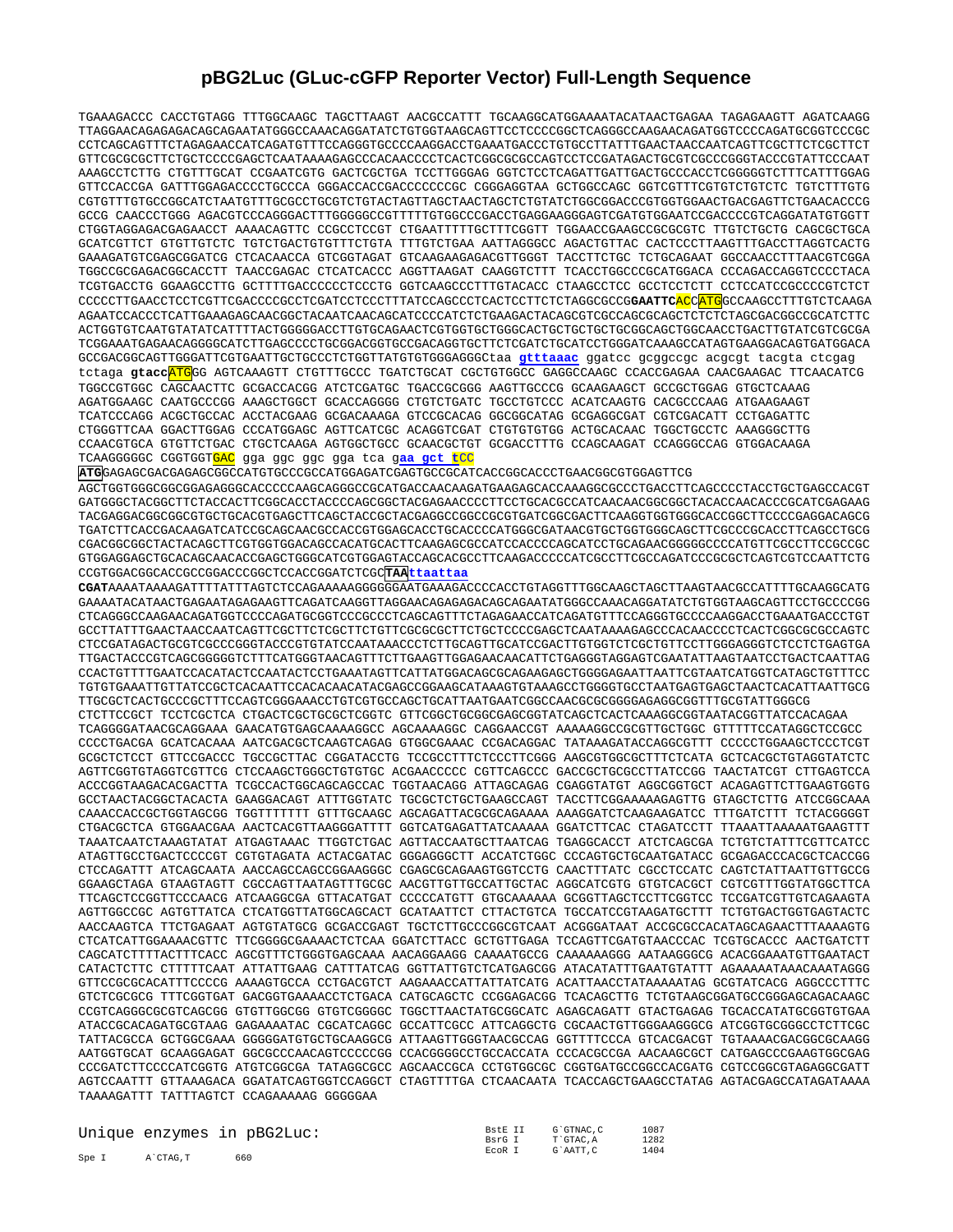| Pme I                             | CTTT AAAC                 |              | 1815                   |              |                                              |                  |                   | 6659         |              |              |              |
|-----------------------------------|---------------------------|--------------|------------------------|--------------|----------------------------------------------|------------------|-------------------|--------------|--------------|--------------|--------------|
| BamH I<br>Not I                   | G`GATC, C<br>GC 'GGCC, GC |              | 1820<br>1827           |              |                                              | Bbe I            | (6)               | 1401<br>6696 | 2596<br>6717 | 6399         | 6582         |
| Mlu I                             | A`CGCG, T                 |              | 1834                   |              |                                              | Bbs I            | (2)               | 1498         | 1939         |              |              |
| SnaB I                            | TAC GTA                   |              | 1842                   |              |                                              | Bbv I            | (11)              | 931          | 939          | 1524         | 1629         |
| PaeR7 I                           | $C$ TCGA, G               |              | 1846                   |              |                                              |                  |                   | 2878         | 2932         | 4699         | 4702         |
| Xho I                             | $C^{\dagger}TCGA$ , G     |              | 1846                   |              |                                              |                  |                   | 4908         | 5602         | 6213         |              |
| Sal I                             | G`TCGA, C                 |              | 2199                   |              |                                              | Bbv II<br>Bcn I  | (2)<br>$(17)$ 164 | 1497         | 1938<br>399  |              | 571          |
| Acc I<br>HinC II                  | GT `MK, AC<br>GTY RAC     |              | 2200<br>2201           |              |                                              |                  |                   | 724          | 2006         | 400<br>2055  | 3182         |
| Hind II                           | GTY RAC                   |              | 2201                   |              |                                              |                  |                   | 3421         | 3656         | 3657         | 4661         |
| HinD III                          | A AGCT, T                 |              | 2434                   |              |                                              |                  |                   | 5357         | 5708         | 6209         | 6244         |
| Blp I                             | GC `TNA, GC               |              | 2619                   |              |                                              |                  |                   | 6595         |              |              |              |
| Esp I                             | GC TNA, GC                |              | 2619                   |              |                                              | Bfa I            | (13)              | 31           | 219          | 661          | 673          |
| PflM I                            | CCAN, NNN 'NTGG           |              | 2630                   |              |                                              |                  |                   | 1394         | 1522         | 1853         | 3286         |
| Fse I<br>Bsp120 I                 | GG, CCGG 'CC<br>G`GGCC, C |              | 2788<br>3029           |              |                                              |                  |                   | 3476<br>6798 | 4775         | 5028         | 5363         |
| Apa I                             | G, GGCC `C                |              | 3033                   |              |                                              | Bql I            | (2)               | 5293         | 6411         |              |              |
| Xcm I                             |                           |              | CCANNNN, N`NNNNTGG3158 |              |                                              | Blp I            | (1)               | 2619         |              |              |              |
| Pac I                             | TTA, AT`TAA               |              | 3208                   |              |                                              | Bpm I            | (4)               | 2043         | 3223         | 5243         | 6861         |
| Sca I                             | AGT ACT                   |              | 5653                   |              |                                              | Bsa I            | (6)               | 476          | 530          | 1149         | 3711         |
| Nde I                             | CA`TA, TG                 |              | 6344                   |              |                                              |                  |                   | 3732         | 5234         |              |              |
| Sph I<br>Number of enzymes = $27$ | $G$ , CAT $G$ $C$         |              | 6568                   |              |                                              | BsaA I<br>BsaB I | (3)<br>(2)        | 1842<br>1711 | 2627<br>1893 | 2759         |              |
|                                   |                           |              |                        |              |                                              | BsaH I           | (9)               | 742          | 1398         | 2593         | 5710         |
|                                   |                           |              |                        |              | The following enzymes do not cut in pBG2Luc: |                  |                   | 6092         | 6396         | 6579         | 6693         |
|                                   |                           |              |                        |              |                                              |                  |                   | 6714         |              |              |              |
| Age I                             | Avr II                    |              | Bcl I                  | Bgl II       | BsiC I                                       | BsaJ I           | (47)              | 161          | 240          | 250          | 397          |
| BsiW I                            | Bsm I                     |              | BspM II                | Bst1107 I    | BstB I                                       |                  |                   | 461          | 497          | 546          | 547          |
| BstX I                            | Cla I                     |              | Dra III                | Hpa I        | Mun I                                        |                  |                   | 694          | 733          | 734          | 746          |
| Nsi I                             | Rsr II                    |              | Sfi I                  | Spl I        | Srf I                                        |                  |                   | 747<br>1265  | 1167         | 1236<br>1411 | 1245<br>1716 |
|                                   |                           |              |                        |              |                                              |                  |                   | 1824         | 1266<br>1861 | 1906         | 1951         |
| pBG2Luc: sites sorted by name:    |                           |              |                        |              |                                              |                  |                   | 1972         | 1991         | 2071         | 2132         |
|                                   |                           |              |                        |              |                                              |                  |                   | 2217         | 2239         | 2378         | 2440         |
| Aat II                            | (2)                       | 745<br>2200  | 6095                   |              |                                              |                  |                   | 2473         | 2830         | 2878         | 2896         |
| Acc I<br>Acc65 I                  | (1)<br>(2)                | 401          | 3658                   |              |                                              |                  |                   | 3160         | 3418         | 3497         | 3507         |
| Aci I                             | (85)                      | 197          | 203                    | 566          | 588                                          |                  |                   | 3654         | 3717         | 4019         | 4440         |
|                                   |                           | 688          | 727                    | 860          | 901                                          | BsaW I           | (4)               | 6514<br>3189 | 6592<br>4486 | 6598<br>4633 | 5464         |
|                                   |                           | 1042         | 1133                   | 1199         | 1298                                         | BseR I           | (5)               | 464          | 1293         | 1332         | 3072         |
|                                   |                           | 1317         | 1355                   | 1532         | 1614                                         |                  |                   | 3720         |              |              |              |
|                                   |                           | 1681         | 1824                   | 1826         | 1830                                         | Bsg I            | (8)               | 1600         | 2051         | 2264         | 2334         |
|                                   |                           | 1991         | 1993                   | 2019         | 2170                                         |                  |                   | 2673         | 2739         | 2874         | 3048         |
|                                   |                           | 2179<br>2458 | 2346<br>2470           | 2422<br>2489 | 2425<br>2533                                 | BsiE I           | (12)              | 592          | 727          | 1532         | 1648         |
|                                   |                           | 2536         | 2561                   | 2668         | 2707                                         |                  |                   | 1830         | 2197         | 2789         | 4196         |
|                                   |                           | 2723         | 2746                   | 2774         | 2789                                         | BsiHKA I         | (10)              | 4620<br>338  | 5543<br>2032 | 5692<br>2109 | 6439<br>2586 |
|                                   |                           | 2864         | 2930                   | 2953         | 3047                                         |                  |                   | 2887         | 3595         | 4598         | 5759         |
|                                   |                           | 3050         | 3137                   | 3172         | 3454                                         |                  |                   | 5844         | 6341         |              |              |
|                                   |                           | 3460         | 3756                   | 3970         | 4073                                         | BsmA I           | (21)              | 107          | 475          | 531          | 609          |
|                                   |                           | 4129         | 4139                   | 4163         | 4206                                         |                  |                   | 734          | 832          | 949          | 1073         |
|                                   |                           | 4213         | 4234                   | 4325         | 4353                                         |                  |                   | 1132         | 1150         | 1328         | 1431         |
|                                   |                           | 4480<br>4865 | 4499<br>4874           | 4620<br>5236 | 4730<br>5327                                 |                  |                   | 3240         | 3363         | 3710         | 3731         |
|                                   |                           | 5518         | 5564                   | 5685         | 5729                                         |                  |                   | 5235         | 6009         | 6162         | 6206         |
|                                   |                           | 5806         | 5915                   | 6014         | 6061                                         |                  | (7)               | 6878<br>733  | 831          | 1072         | 1131         |
|                                   |                           | 6235         | 6274                   | 6284         | 6310                                         | BsmB I           |                   | 1329         | 6163         | 6205         |              |
|                                   |                           | 6348         | 6361                   | 6387         | 6444                                         | BsmF I           | (11)              | 172          | 185          | 564          | 729          |
|                                   |                           | 6703         |                        |              |                                              |                  |                   | 764          | 1205         | 1585         | 2078         |
| Afl II<br>Afl III                 | (3)                       | 35           | 1006                   | 3290         |                                              |                  |                   | 3429         | 3442         | 6574         |              |
| Aha II                            | (2)<br>(9)                | 1834<br>742  | 4280<br>1398           | 2593         | 5710                                         | BsoF I           | (59)              | 727          | 901          | 917          | 920          |
|                                   |                           | 6092         | 6396                   | 6579         | 6693                                         |                  |                   | 925          | 928          | 1133         | 1513         |
|                                   |                           | 6714         |                        |              |                                              |                  |                   | 1532<br>1615 | 1606<br>1618 | 1609<br>1782 | 1612<br>1827 |
| Ahd I                             | (5)                       | 1020         | 2165                   | 3703         | 3749                                         |                  |                   | 1830         | 2016         | 2019         | 2066         |
|                                   |                           | 5173         |                        |              |                                              |                  |                   | 2141         | 2180         | 2291         | 2343         |
| Alu I                             | (37)                      | 30           | 34                     | 336          | 580                                          |                  |                   | 2346         | 2423         | 2459         | 2489         |
|                                   |                           | 668<br>2015  | 676<br>2061            | 1515<br>2436 | 1620<br>2525                                 |                  |                   | 2534         | 2561         | 2669         | 2708         |
|                                   |                           | 2764         | 2770                   | 2923         | 2965                                         |                  |                   | 2747         | 2754         | 2789         | 2867         |
|                                   |                           | 3062         | 3080                   | 3285         | 3289                                         |                  |                   | 2921         | 2954         | 3050         | 3063         |
|                                   |                           | 3593         | 3912                   | 3945         | 4040                                         |                  |                   | 4105<br>4325 | 4186<br>4480 | 4204<br>4623 | 4207<br>4688 |
|                                   |                           | 4104         | 4222                   | 4448         | 4538                                         |                  |                   | 4691         | 4897         | 5225         | 5564         |
|                                   |                           | 4584         | 4841                   | 5362         | 5462                                         |                  |                   | 5591         | 5686         | 5915         | 6202         |
|                                   |                           | 5525<br>6824 | 6204                   | 6223         | 6468                                         |                  |                   | 6311         | 6415         | 6488         |              |
| Alw I                             | $(19)$ 453                |              | 1051                   | 1357         | 1727                                         | Bsp120 I         | (1)               | 3029         |              |              |              |
|                                   |                           | 1816         | 1827                   | 1983         | 2370                                         | Bsp1286 I        | (2)               | 2586         | 2887         |              |              |
|                                   |                           | 2434         | 3128                   | 3199         | 4842                                         | BspH I<br>BspM I | (4)<br>(3)        | 5000<br>2335 | 6008<br>2623 | 6113<br>2896 | 6637         |
|                                   |                           | 4928         | 4928                   | 5025         | 5026                                         | Bsr I            | (17)              | 374          | 1030         | 1058         | 1546         |
|                                   |                           | 5490         | 5805                   | 5811         |                                              |                  |                   | 1570         | 2290         | 3631         | 4081         |
| AlwN I                            | (3)                       | 2077         | 3414                   | 4696         |                                              |                  |                   | 4687         | 4700         | 4814         | 5220         |
| Apa I<br>ApaL I                   | (1)<br>(4)                | 3033<br>2105 | 4594                   | 5840         | 6337                                         |                  |                   | 5338         | 5381         | 5648         | 5820         |
| Apo I                             | (2)                       | 872          | 1404                   |              |                                              |                  |                   | 6526         |              |              |              |
| Asc I                             | (2)                       | 368          | 3625                   |              |                                              | BsrB I           | (5)               | 1042<br>6014 | 2458         | 3972         | 4213         |
| Ase I                             | (5)                       | 3204         | 3923                   | 4051         | 4110                                         | BsrD I           | (2)               | 5234         | 5408         |              |              |
|                                   |                           | 5345         |                        |              |                                              | BsrG I           | (1)               | 1282         |              |              |              |
| Asp718                            | (2)                       | 401          | 3658                   |              |                                              | BssH II          | (4)               | 317          | 368          | 3574         | 3625         |
| Ava I                             | (7)                       | 331          | 397                    | 498          | 1846                                         | BssS I           | (4)               | 1587         | 4453         | 5837         | 6144         |
| Ava II                            | $(14)$ 186                | 2829         | 3588<br>199            | 3654<br>254  | 551                                          | BstE II          | (1)               | 1087         |              |              |              |
|                                   |                           | 690          | 1219                   | 1572         | 3177                                         | BstN I           | $(22)$ 241        |              | 548          | 735          | 748          |
|                                   |                           | 3443         | 3456                   | 3511         | 5311                                         |                  |                   | 1169<br>1267 | 1194<br>1717 | 1217<br>2072 | 1237<br>2134 |
|                                   |                           | 5533         | 6788                   |              |                                              |                  |                   | 2218         | 2379         | 2385         | 3498         |
| BamH I                            | (1)                       | 1820         |                        |              |                                              |                  |                   | 4020         | 4308         | 4429         | 4442         |
| Ban I                             | $(19)$ 244                |              | 401                    | 1142         | 1397                                         |                  |                   | 6515         | 6792         |              |              |
|                                   |                           | 1687         | 2499                   | 2544         | 2592                                         | BstU I           | $(28)$ 317        |              | 319          | 370          | 903          |
|                                   |                           | 2655<br>3658 | 2817<br>4024           | 3168<br>5121 | 3501<br>6395                                 |                  |                   | 905          | 1135         | 1644         | 1826         |
|                                   |                           | 6578         | 6692                   | 6713         |                                              |                  |                   | 1836         | 1968         | 1993         | 2791         |
| Ban II                            | (9)                       | 338          | 351                    | 1677         | 2239                                         |                  |                   | 2947<br>3576 | 3052<br>3627 | 3139<br>4127 | 3574<br>4129 |
|                                   |                           | 3033         | 3595                   | 3608         | 6645                                         |                  |                   |              |              |              |              |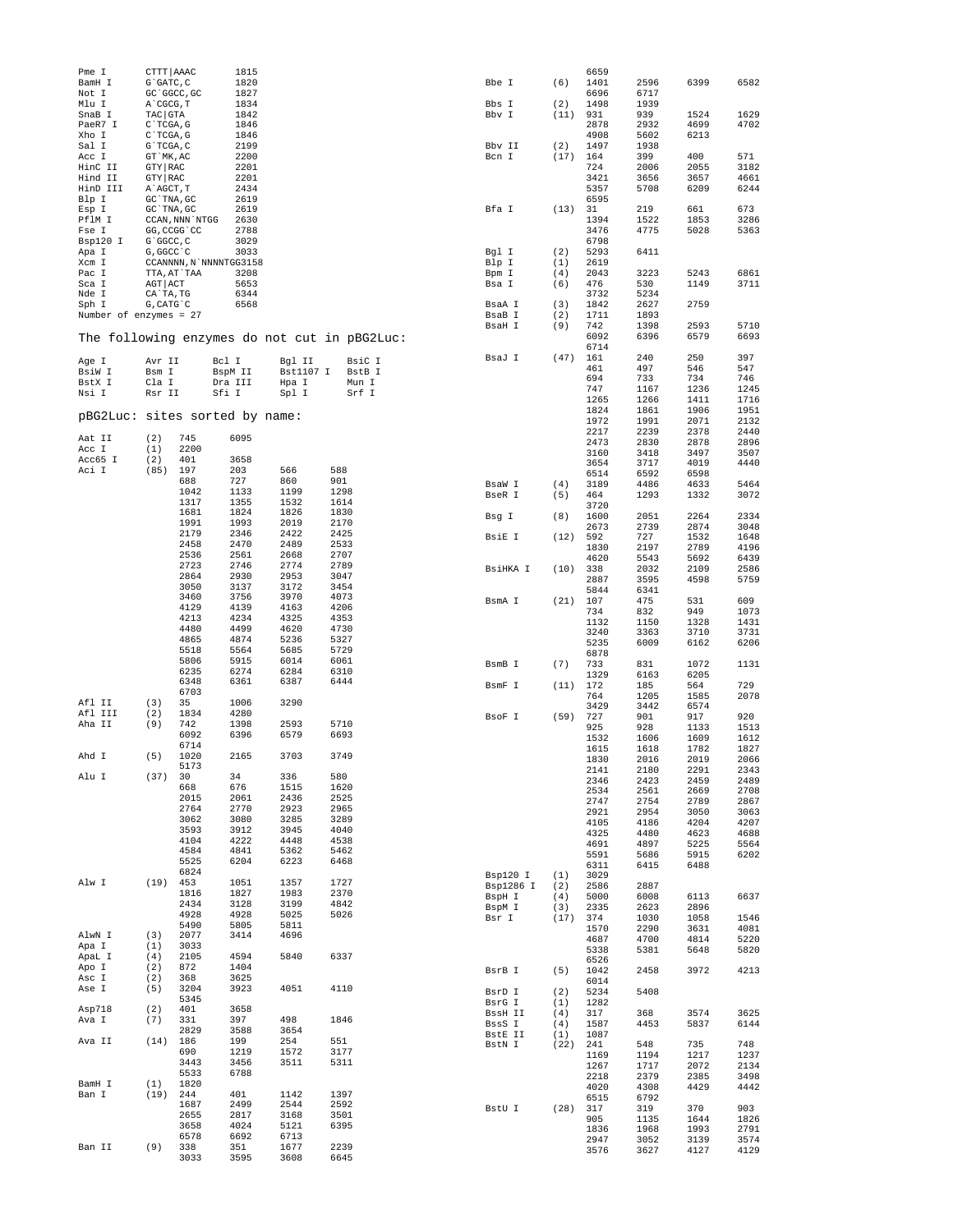|                      |            | 4327         | 4908         | 5238         | 5731         |                |            | 4120         | 5560         | 6596         | 6728         |
|----------------------|------------|--------------|--------------|--------------|--------------|----------------|------------|--------------|--------------|--------------|--------------|
| BstY I               | (11)       | 6063         | 6163<br>1976 | 6165<br>2374 | 6268<br>3132 | Gsu I<br>Hae I | (4)<br>(8) | 2042<br>584  | 3224<br>1111 | 5244<br>1416 | 6862<br>1911 |
|                      |            | 1820<br>3192 | 4921         | 4932         | 5018         |                |            | 1956         | 4295         | 4306         | 4758         |
|                      |            | 5030         | 5798         | 5815         |              | Hae II         | (11)       | 925          | 1401         | 2596         | 3001         |
| Bsu36 I              | (2)        | 781          | 1018         |              |              |                |            | 4158         | 4528         | 6399         | 6582         |
| Cac8 I               | (44)       | 28           | 32           | 319          | 370          |                |            | 6636         | 6696         | 6717         |              |
|                      |            | 582          | 586          | 631          | 650          | Hae III        | (39)       | 129          | 173          | 584          | 726          |
|                      |            | 1199         | 1508         | 1622         | 1834         |                |            | 762          | 774          | 987          | 1111         |
|                      |            | 1958         | 2063         | 2109         | 2305         |                |            | 1132         | 1197         | 1416         | 1531         |
|                      |            | 2369<br>2786 | 2470<br>2930 | 2692<br>2943 | 2751<br>3103 |                |            | 1829<br>1956 | 1905         | 1911<br>2406 | 1950<br>2461 |
|                      |            | 3283         | 3287         | 3576         | 3627         |                |            | 2560         | 2383<br>2784 | 2788         | 3031         |
|                      |            | 4073         | 4102         | 4211         | 4297         |                |            | 3385         | 3430         | 4121         | 4295         |
|                      |            | 4334         | 4894         | 5285         | 6298         |                |            | 4306         | 4324         | 4758         | 5216         |
|                      |            | 6446         | 6466         | 6470         | 6566         |                |            | 5296         | 5563         | 6150         | 6448         |
|                      |            | 6607         | 6655         | 6697         | 6727         |                |            | 6597         | 6605         | 6729         |              |
| Cfr10 I              | (8)        | 629          | 2406         | 2496         | 2784         | Hqa I          | (11)       | 381          | 642          | 895          | 1491         |
|                      |            | 2820         | 5253         | 6716         | 6725         |                |            | 2145         | 3638         | 4390         | 4968         |
| Csp6 I               | (11)       | 402          | 658          | 1283         | 1843         |                |            | 5700         | 6258         | 6727         |              |
|                      |            | 1858         | 2735         | 3095         | 3659         | HgiA I         | (10)       | 338          | 2032         | 2109         | 2586         |
| Dde I                | (22)       | 5652<br>75   | 6328<br>167  | 6839<br>208  | 476          |                |            | 2887<br>5844 | 3595<br>6341 | 4598         | 5759         |
|                      |            | 781          | 1018         | 1290         | 1808         | HgiE II        | (2)        | 4859         | 6339         |              |              |
|                      |            | 2209         | 2619         | 3142         | 3330         | Hha I          | (40)       | 319          | 321          | 370          | 372          |
|                      |            | 3424         | 3465         | 3734         | 3805         |                |            | 648          | 905          | 924          | 1400         |
|                      |            | 4555         | 4964         | 5130         | 5670         |                |            | 1512         | 2595         | 2947         | 3000         |
|                      |            | 6096         | 6331         |              |              |                |            | 3141         | 3576         | 3578         | 3627         |
| Dpn I                | (39)       | 94           | 459          | 1046         | 1178         |                |            | 3629         | 3904         | 4064         | 4129         |
|                      |            | 1363         | 1647         | 1708         | 1722         |                |            | 4157         | 4190         | 4460         | 4527         |
|                      |            | 1822         | 1890         | 1978         | 2085         |                |            | 4627         | 4801         | 4910         | 5303         |
|                      |            | 2196         | 2266         | 2376         | 2397<br>2844 |                |            | 5396         | 5733         | 6065         | 6165         |
|                      |            | 2429<br>2859 | 2481<br>3134 | 2796<br>3194 | 3350         |                |            | 6268<br>6581 | 6398<br>6635 | 6419<br>6695 | 6552<br>6716 |
|                      |            | 4848         | 4923         | 4934         | 4942         | HinC II        | (1)        | 2201         |              |              |              |
|                      |            | 5020         | 5032         | 5137         | 5478         | Hind II        | (1)        | 2201         |              |              |              |
|                      |            | 5496         | 5542         | 5800         | 5817         | HinD III       | (1)        | 2434         |              |              |              |
|                      |            | 5853         | 6438         | 6662         |              | Hinf I         | (19)       | 442          | 450          | 791          | 802          |
| DpnII                | (39)       | 92           | 457          | 1044         | 1176         |                |            | 1437         | 1769         | 1849         | 1867         |
|                      |            | 1361         | 1645         | 1706         | 1720         |                |            | 2166         | 2213         | 3815         | 3837         |
|                      |            | 1820         | 1888         | 1976         | 2083         |                |            | 3858         | 4115         | 4180         | 4255         |
|                      |            | 2194         | 2264         | 2374         | 2395         |                |            | 4651         | 5168         | 6806         |              |
|                      |            | 2427         | 2479         | 2794         | 2842         | HinI I         | (9)        | 742          | 1398         | 2593         | 5710         |
|                      |            | 2857         | 3132         | 3192         | 3348         |                |            | 6092         | 6396         | 6579         | 6693         |
|                      |            | 4846         | 4921         | 4932         | 4940         |                |            | 6714         |              |              |              |
|                      |            | 5018         | 5030         | 5135         | 5476         | HinP I         | (40)       | 317          | 319          | 368          | 370          |
|                      |            | 5494         | 5540         | 5798         | 5815         |                |            | 646          | 903          | 922          | 1398         |
|                      | (4)        | 5851<br>1815 | 6436<br>5039 | 6660<br>5058 | 5750         |                |            | 1510<br>3139 | 2593<br>3574 | 2945<br>3576 | 2998<br>3625 |
| Dra I<br>Drd I       | (3)        | 1500         | 4388         | 6257         |              |                |            | 3627         | 3902         | 4062         | 4127         |
| Dsa I                | (14)       | 694          | 1411         | 1824         | 1861         |                |            | 4155         | 4188         | 4458         | 4525         |
|                      |            | 1951         | 1972         | 1991         | 2239         |                |            | 4625         | 4799         | 4908         | 5301         |
|                      |            | 2440         | 2473         | 2878         | 2896         |                |            | 5394         | 5731         | 6063         | 6163         |
|                      |            | 3160         | 6598         |              |              |                |            | 6266         | 6396         | 6417         | 6550         |
| Eae I                | $(16)$ 582 |              | 724          | 1109         | 1130         |                |            | 6579         | 6633         | 6693         | 6714         |
|                      |            | 1414         | 1529         | 1827         | 1903         | Hpa II         | (33)       | 163          | 398          | 569          | 630          |
|                      |            | 1948         | 1954         | 2459         | 2786         |                |            | 723          | 1401         | 2005         | 2054         |
|                      |            | 4119         | 5561         | 6595         | 6727         |                |            | 2407         | 2497         | 2785         | 2821         |
| Eag I                | (4)        | 724          | 1529         | 1827         | 2786         |                |            | 3175         | 3181         | 3190         | 3420         |
| Ear I                | (7)        | 1070         | 1311         | 2574         | 3902         |                |            | 3655         | 3998         | 4487         | 4634         |
|                      |            | 4164         | 5968         | 6456         |              |                |            | 4660         | 4850         | 5254         | 5288         |
| Eco47 III<br>Eco57 I | (2)<br>(7) | 923<br>1509  | 6634<br>2589 | 2751         | 2922         |                |            | 5355<br>6242 | 5465<br>6594 | 5707<br>6717 | 6208<br>6726 |
|                      |            | 4827         | 5841         | 6845         |              |                |            | 6741         |              |              |              |
| Eco72 I              | (2)        | 2627         | 2759         |              |              | Hph I          | (16)       | 1157         | 1183         | 1401         | 2423         |
| ECON I               | (2)        | 784          | 1392         |              |              |                |            | 2487         | 2841         | 5017         | 5244         |
| Eco0109 I            | (8)        | 254          | 1219         | 1572         | 3029         |                |            | 5658         | 5866         | 5899         | 6183         |
|                      |            | 3030         | 3511         | 6149         | 6603         |                |            | 6192         | 6685         | 6730         | 6811         |
| EcoR I               | (1)        | 1404         |              |              |              | Kas I          | (6)        | 1397         | 2592         | 6395         | 6578         |
| ECOR II              | $(22)$ 239 |              | 546          | 733          | 746          |                |            | 6692         | 6713         |              |              |
|                      |            | 1167         | 1192         | 1215         | 1235         | Kpn I          | (2)        | 405          | 3662         |              |              |
|                      |            | 1265<br>2216 | 1715<br>2377 | 2070<br>2383 | 2132<br>3496 | Mae I          | (13) 31    | 1394         | 219<br>1522  | 661<br>1853  | 673<br>3286  |
|                      |            | 4018         | 4306         | 4427         | 4440         |                |            | 3476         | 4775         | 5028         | 5363         |
|                      |            | 6513         | 6790         |              |              |                |            | 6798         |              |              |              |
| ECOR V               | (3)        | 140          | 3396         | 6781         |              | Mae II         | (13) 742   |              | 1081         | 1122         | 1841         |
| Ehe I                | (6)        | 1399         | 2594         | 6397         | 6580         |                |            | 2311         | 2626         | 2758         | 2908         |
|                      |            | 6694         | 6715         |              |              |                |            | 4983         | 5399         | 5772         | 6092         |
| Esp I                | (1)        | 2619         |              |              |              |                |            | 6534         |              |              |              |
| Fnu4H I              | (59)       | 727          | 901          | 917          | 920          | Mae III        | $(20)$ 39  |              | 994          | 1022         | 1087         |
|                      |            | 925          | 928          | 1133         | 1513         |                |            | 1231         | 1837         | 2412         | 3294         |
|                      |            | 1532         | 1606         | 1609         | 1612         |                |            | 3772         | 4636         | 4699         | 4815         |
|                      |            | 1615         | 1618         | 1782         | 1827         |                |            | 5098         | 5429         | 5487         | 5640         |
|                      |            | 1830<br>2141 | 2016<br>2180 | 2019<br>2291 | 2066<br>2343 | Mbo I          | $(39)$ 92  | 5828         | 6216<br>457  | 6507<br>1044 | 6527<br>1176 |
|                      |            | 2346         | 2423         | 2459         | 2489         |                |            | 1361         | 1645         | 1706         | 1720         |
|                      |            | 2534         | 2561         | 2669         | 2708         |                |            | 1820         | 1888         | 1976         | 2083         |
|                      |            | 2747         | 2754         | 2789         | 2867         |                |            | 2194         | 2264         | 2374         | 2395         |
|                      |            | 2921         | 2954         | 3050         | 3063         |                |            | 2427         | 2479         | 2794         | 2842         |
|                      |            | 4105         | 4186         | 4204         | 4207         |                |            | 2857         | 3132         | 3192         | 3348         |
|                      |            | 4325         | 4480         | 4623         | 4688         |                |            | 4846         | 4921         | 4932         | 4940         |
|                      |            | 4691         | 4897         | 5225         | 5564         |                |            | 5018         | 5030         | 5135         | 5476         |
|                      |            | 5591         | 5686         | 5915         | 6202         |                |            | 5494         | 5540         | 5798         | 5815         |
|                      |            | 6311         | 6415         | 6488         |              |                |            | 5851         | 6436         | 6660         |              |
| Fok I                | $(15)$ 423 |              | 1140         | 1300         | 1464         | Mbo II         |            | $(18)$ 1086  | 1299         | 1445         | 1502         |
|                      |            | 1699         | 2115         | 2847         | 2988         |                |            | 1530         | 1943         | 2131         | 2590         |
|                      |            | 3000         | 3679<br>6250 | 5139<br>6494 | 5320         |                |            | 2838         | 3918         | 4152<br>5847 | 4941<br>5956 |
| Fse I                | (1)        | 5607<br>2788 |              |              |              |                |            | 5014<br>6444 | 5769<br>6656 |              |              |
| Fsp I                | (2)        | 5395         | 6418         |              |              | Mlu I          | (1)        | 1834         |              |              |              |
| Gdi II               | $(16)$ 723 |              | 725          | 1129         | 1528         | Mme I          | (6)        | 829          | 1106         | 3719         | 3771         |
|                      |            | 1530         | 1826         | 1828         | 1902         |                |            | 4494         | 4678         |              |              |
|                      |            | 1947         | 2460         | 2785         | 2787         | Mnl I          | $(56)$ 167 |              | 216          | 368          | 387          |
|                      |            |              |              |              |              |                |            |              |              |              |              |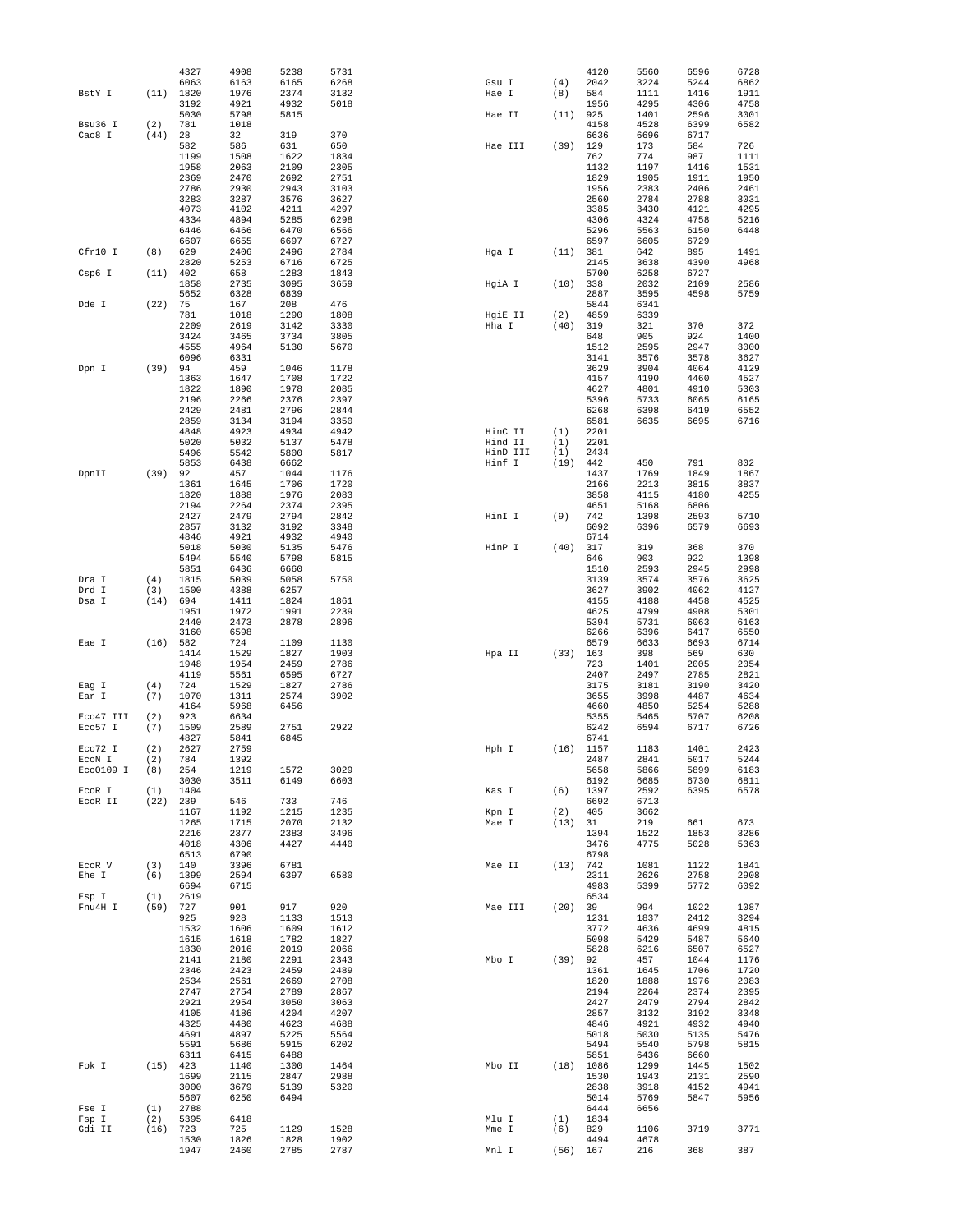|                  |                   | 432          | 460          | 484          | 506          | Sal I                  | (1)                     | 2199           |                          |                 |                                 |            |
|------------------|-------------------|--------------|--------------|--------------|--------------|------------------------|-------------------------|----------------|--------------------------|-----------------|---------------------------------|------------|
|                  |                   | 510<br>1168  | 566<br>1271  | 776<br>1304  | 872<br>1310  | Sap I<br>Sau3A I       | (3)<br>(39)             | 2574<br>92     | 3902<br>457              | 4164<br>1044    | 1176                            |            |
|                  |                   | 1313         | 1319         | 1349         | 1352         |                        |                         | 1361           | 1645                     | 1706            | 1720                            |            |
|                  |                   | 1367         | 1374         | 1390         | 1454         |                        |                         | 1820           | 1888                     | 1976            | 2083                            |            |
|                  |                   | 1795         | 1796         | 1901         | 2018         |                        |                         | 2194           | 2264                     | 2374            | 2395                            |            |
|                  |                   | 2183         | 2303         | 2412         | 2534         |                        |                         | 2427           | 2479                     | 2794            | 2842                            |            |
|                  |                   | 2732         | 2774         | 2825         | 3050         |                        |                         | 2857           | 3132                     | 3192            | 3348                            |            |
|                  |                   | 3473         | 3625         | 3644         | 3689         |                        |                         | 4846           | 4921                     | 4932            | 4940                            |            |
|                  |                   | 3716         | 3740         | 3800         | 4129         |                        |                         | 5018           | 5030                     | 5135            | 5476                            |            |
|                  |                   | 4178         | 4388         | 4461         | 4712         |                        |                         | 5494           | 5540                     | 5798            | 5815                            |            |
|                  |                   | 5112         | 5193         | 5339         | 5545         |                        |                         | 5851           | 6436                     | 6660            |                                 |            |
|                  |                   | 6140         | 6198         | 6458         | 6742         | Sau96 I                | (32)                    | 127            | 171                      | 186             | 199                             |            |
| Msc I            | (4)               | 584          | 1111         | 1416         | 1956         |                        |                         | 254            | 551                      | 690             | 760                             |            |
| Mse I            | (25)              | 36<br>1173   | 1007<br>1814 | 1119<br>3204 | 1149<br>3208 |                        |                         | 773<br>1572    | 985<br>2381              | 1196<br>2404    | 1219<br>2558                    |            |
|                  |                   | 3291         | 3825         | 3923         | 4051         |                        |                         | 3029           | 3030                     | 3177            | 3383                            |            |
|                  |                   | 4110         | 4986         | 5038         | 5043         |                        |                         | 3428           | 3443                     | 3456            | 3511                            |            |
|                  |                   | 5057         | 5110         | 5345         | 5384         |                        |                         | 5215           | 5294                     | 5311            | 5533                            |            |
|                  |                   | 5749         | 6121         | 6302         | 6499         |                        |                         | 6149           | 6446                     | 6603            | 6788                            |            |
|                  |                   | 6769         |              |              |              | Sca I                  | (1)                     | 5653           |                          |                 |                                 |            |
| Msl I            | (3)               | 1899         | 5425         | 5584         |              | ScrF I                 | (39)                    | 163            | 241                      | 398             | 399                             |            |
| Msp I            | $(33)$ 163        |              | 398          | 569          | 630          |                        |                         | 548            | 570                      | 723             | 735                             |            |
|                  |                   | 723          | 1401         | 2005         | 2054         |                        |                         | 748            | 1169                     | 1194            | 1217                            |            |
|                  |                   | 2407<br>3175 | 2497<br>3181 | 2785<br>3190 | 2821<br>3420 |                        |                         | 1237<br>2054   | 1267<br>2072             | 1717<br>2134    | 2005<br>2218                    |            |
|                  |                   | 3655         | 3998         | 4487         | 4634         |                        |                         | 2379           | 2385                     | 3181            | 3420                            |            |
|                  |                   | 4660         | 4850         | 5254         | 5288         |                        |                         | 3498           | 3655                     | 3656            | 4020                            |            |
|                  |                   | 5355         | 5465         | 5707         | 6208         |                        |                         | 4308           | 4429                     | 4442            | 4660                            |            |
|                  |                   | 6242         | 6594         | 6717         | 6726         |                        |                         | 5356           | 5707                     | 6208            | 6243                            |            |
|                  |                   | 6741         |              |              |              |                        |                         | 6515           | 6594                     | 6792            |                                 |            |
| MspA1 I          | $(14)$ 588        |              | 1620         | 1826         | 1993         | Sec I                  | $(47)$ 161              |                | 240                      | 250             | 397                             |            |
|                  |                   | 2021         | 2668         | 3756         | 4104         |                        |                         | 461            | 497                      | 546             | 547                             |            |
|                  |                   | 4622         | 4867         | 5808         | 6274         |                        |                         | 694            | 733                      | 734             | 746                             |            |
| Nae I            | (3)               | 6468<br>631  | 6824<br>2786 | 6727         |              |                        |                         | 747<br>1265    | 1167<br>1266             | 1236<br>1411    | 1245<br>1716                    |            |
| Nar I            | (6)               | 1398         | 2593         | 6396         | 6579         |                        |                         | 1824           | 1861                     | 1906            | 1951                            |            |
|                  |                   | 6693         | 6714         |              |              |                        |                         | 1972           | 1991                     | 2071            | 2132                            |            |
| Nci I            | (17)              | 163          | 398          | 399          | 570          |                        |                         | 2217           | 2239                     | 2378            | 2440                            |            |
|                  |                   | 723          | 2005         | 2054         | 3181         |                        |                         | 2473           | 2830                     | 2878            | 2896                            |            |
|                  |                   | 3420         | 3655         | 3656         | 4660         |                        |                         | 3160           | 3418                     | 3497            | 3507                            |            |
|                  |                   | 5356         | 5707         | 6208         | 6243         |                        |                         | 3654           | 3717                     | 4019            | 4440                            |            |
|                  |                   | 6594         |              |              |              |                        |                         | 6514           | 6592                     | 6598            |                                 |            |
| Nco I            | (6)               | 1411         | 1861         | 2239         | 2440         | SfaN I                 | $(26)$ 185              |                | 444                      | 641             | 938                             |            |
|                  |                   | 2473         | 2896         |              |              |                        |                         | 1485           | 1542                     | 1674            | 1720                            |            |
| Nde I            | (1)               | 6344<br>629  | 2784         | 6725         |              |                        |                         | 1902<br>3021   | 1974<br>3093             | 2499<br>3442    | 2733<br>3700                    |            |
| NgoM I<br>Nhe I  | (3)<br>(2)        | 30           | 3285         |              |              |                        |                         | 4376           | 5428                     | 5621            | 5868                            |            |
| Nla III          | (26)              | 62           | 1205         | 1415         | 1865         |                        |                         | 6229           | 6321                     | 6359            | 6397                            |            |
|                  |                   | 2243         | 2444         | 2466         | 2477         |                        |                         | 6713           | 6725                     |                 |                                 |            |
|                  |                   | 2567         | 2900         | 2987         | 3038         | Sfc I                  | (12)                    | 15             | 917                      | 925             | 1101                            |            |
|                  |                   | 3317         | 3771         | 3938         | 4284         |                        |                         | 1496           | 2960                     | 3018            | 3270                            |            |
|                  |                   | 5004         | 5495         | 5505         | 5583         |                        |                         | 4545           | 4736                     | 5414            | 6832                            |            |
|                  |                   | 5619         | 6012         | 6117         | 6201         | Sma I                  | (2)                     | 399            | 3656                     |                 |                                 |            |
|                  |                   | 6568         | 6641         |              |              | SnaB I                 | (1)                     | 1842           |                          |                 |                                 |            |
| Nla IV           | (45)              | 188          | 201          | 246          | 403          | Spe I                  | (1)                     | 660            |                          |                 |                                 |            |
|                  |                   | 521<br>893   | 552<br>1144  | 692<br>1221  | 761<br>1399  | Sph I                  | (1)<br>(2)              | 6568           | 5977                     |                 |                                 |            |
|                  |                   | 1573         | 1689         | 1822         | 2236         | Ssp I<br>Sty I         | (11)                    | 3823<br>250    | 461                      | 1245            | 1411                            |            |
|                  |                   | 2405         | 2501         | 2546         | 2594         |                        |                         | 1861           | 2239                     | 2440            | 2473                            |            |
|                  |                   | 2657         | 2819         | 3030         | 3031         |                        |                         | 2896           | 3507                     | 3717            |                                 |            |
|                  |                   | 3032         | 3170         | 3179         | 3185         | Taq I                  | $(15)$ 794              |                | 1038                     | 1349            | 1360                            |            |
|                  |                   | 3445         | 3458         | 3503         | 3660         |                        |                         | 1705           | 1847                     | 1981            | 2200                            |            |
|                  |                   | 4026         | 4312         | 4351         | 5123         |                        |                         | 2263           | 2482                     | 2521            | 2728                            |            |
|                  |                   | 5217         | 5258         | 5469         | 6059         |                        |                         | 3818           | 4380                     | 5824            |                                 |            |
|                  |                   | 6397         | 6580         | 6604         | 6694         | Tfi I                  | (8)                     | 442            | 802                      | 1437            | 1769                            |            |
| Not I            |                   | 6715         |              |              |              |                        |                         | 2213           | 3858                     | 4115            | 4255                            |            |
| Nru I            | (1)<br>(2)        | 1827<br>1644 | 1968         |              |              | Tsp45 I                | (7)                     | 1022<br>5640   | 1231<br>6216             | 2412<br>6527    | 5429                            |            |
| Nsp7524 I        | (4)               | 2983         | 4280         | 6197         | 6564         | Tth111 I               | (4)                     | 390            | 811                      | 1217            | 3647                            |            |
| NspB II          | (14)              | 588          | 1620         | 1826         | 1993         | Tth111 II              | (10)                    | 146            | 422                      | 613             | 632                             |            |
|                  |                   | 2021         | 2668         | 3756         | 4104         |                        |                         | 1870           | 2567                     | 3402            | 4869                            |            |
|                  |                   | 4622         | 4867         | 5808         | 6274         |                        |                         | 4878           | 4908                     |                 |                                 |            |
|                  |                   | 6468         | 6824         |              |              | Vsp I                  | (5)                     | 3204           | 3923                     | 4051            | 4110                            |            |
| NspH I           | (4)               | 2987         | 4284         | 6201         | 6568         |                        |                         | 5345           |                          |                 |                                 |            |
| Pac I            | (1)               | 3208         |              |              |              | Xba I                  | (3)                     | 218            | 1852                     | 3475            |                                 |            |
| PaeR7 I<br>Pal I | (1)<br>$(39)$ 129 | 1846         | 173          | 584          | 726          | Xcm I<br>Xho I         | (1)<br>(1)              | 3158<br>1846   |                          |                 |                                 |            |
|                  |                   | 762          | 774          | 987          | 1111         | Xho II                 |                         | $(11)$ 1820    | 1976                     | 2374            | 3132                            |            |
|                  |                   | 1132         | 1197         | 1416         | 1531         |                        |                         | 3192           | 4921                     | 4932            | 5018                            |            |
|                  |                   | 1829         | 1905         | 1911         | 1950         |                        |                         | 5030           | 5798                     | 5815            |                                 |            |
|                  |                   | 1956         | 2383         | 2406         | 2461         | Xma I                  | (2)                     | 397            | 3654                     |                 |                                 |            |
|                  |                   | 2560         | 2784         | 2788         | 3031         | Xma III                | (4)                     | 724            | 1529                     | 1827            | 2786                            |            |
|                  |                   | 3385         | 3430         | 4121         | 4295         | Xmn I                  | (5)                     | 2124           | 2682                     | 3886            | 3924                            |            |
|                  |                   | 4306         | 4324         | 4758         | 5216         |                        |                         | 5772           |                          |                 |                                 |            |
|                  |                   | 5296         | 5563         | 6150         | 6448         |                        |                         |                |                          |                 |                                 |            |
|                  |                   | 6597         | 6605         | 6729         |              | Site usage in pBG2Luc: |                         |                |                          |                 |                                 |            |
| PflM I           | (1)               | 2630         |              |              |              |                        |                         |                | 2                        |                 |                                 |            |
| Ple I            | (6)               | 799<br>3823  | 1857<br>4659 | 1875         | 2174         | Aat II<br>Acc65 I      | G, ACGT `C<br>G`GTAC, C |                | 2                        | Acc I<br>Aci I  | GT `MK, AC<br>$C^{\wedge}CG, C$ | 1<br>85    |
| Pme I            | (1)               | 1815         |              |              |              | Afl II                 | C`TTAA, G               |                | 3                        | Afl III         | A`CRYG, T                       | 2          |
| Pml I            | (2)               | 2627         | 2759         |              |              | Age I                  | A`CCGG, T               |                | $\overline{\phantom{a}}$ | Aha II          | GR CG, YC                       | 9          |
| PpuM I           | (4)               | 254          | 1219         | 1572         | 3511         | Ahd I                  |                         | GACNN, N`NNGTC | 5                        | Alu I           | $AG$ $CT$                       | 37         |
| Psp1406 I        | (2)               | 5399         | 5772         |              |              | Alw I                  | GGATC 8/9               |                | 19                       | AlwN I          | CAG, NNN CTG                    | 3          |
| PspA I           | (2)               | 397          | 3654         |              |              | Apa I                  | G, GGCC `C              |                | $\mathbf{1}$             | ApaL I          | G`TGCA, C                       | 4          |
| Pst I            | (4)               | 921          | 929          | 1105         | 3022         | Apo I                  | R`AATT, Y               |                | $\overline{a}$           | Asc I           | GG `CGCG, CC                    | $\,2$      |
| Pvu I            | (4)               | 1648         | 2197         | 5543         | 6439         | Ase I                  | AT`TA, AT               |                | 5                        | Asp718          | $G$ $GTAC$ , $C$                | $\,2$      |
| Pvu II           | (4)               | 1620         | 4104         | 6468         | 6824         | Ava I                  | C`YCGR, G               |                | 7                        | Ava II          | $G$ $GWC$ , $C$                 | 14         |
| Rsa I            | (11)              | 403          | 659          | 1284         | 1844         | Avr II                 | $C$ $CTAG$ , $G$        |                | $\sim$                   | BamH I          | G`GATC, C                       | 1          |
|                  |                   | 1859<br>5653 | 2736<br>6329 | 3096<br>6840 | 3660         | Ban I<br>Bbe I         | G`GYRC, C<br>G, GCGC `C |                | 19<br>6                  | Ban II<br>Bbs I | G, RGCY `C<br>GAAGAC 8/12       | 9<br>$\,2$ |
| Sac I            | (2)               | 338          | 3595         |              |              | Bbv I                  | GCAGC 13/17             |                | 11                       | Bbv II          | GAAGAC 7/11                     | 2          |
| Sac II           | (2)               | 1827         | 1994         |              |              | Bcl I                  | T`GATC, A               |                |                          | Bcn I           | $CC, S$ GG                      | 17         |
|                  |                   |              |              |              |              |                        |                         |                |                          |                 |                                 |            |